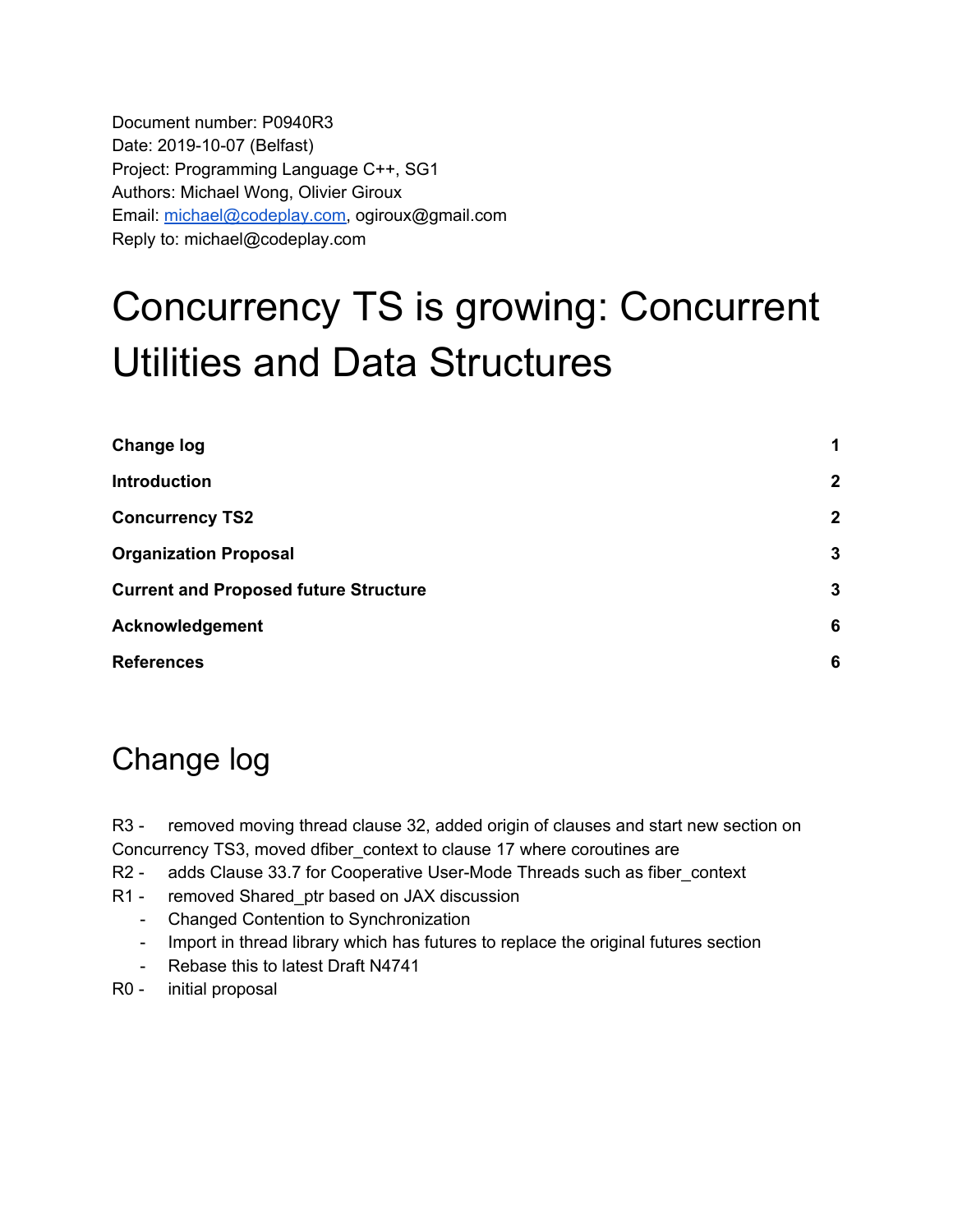## <span id="page-1-0"></span>**Introduction**

This is a proposal for a draft new section to the C++ Standard to support SG1 Concurrency features. We foresee a number of upcoming features for inclusion. We also foresee some features in existing sections that are concurrency related that is worth moving into this new section.

There is no wording yet until we agree on the structure of the reorganization.

# <span id="page-1-1"></span>Concurrency TS2

A large number of Concurrency features are coming for C++20. This is because Concurrency TS1 was not added to C++17. However some of the features in it has changed. There are also many new features aiming for Concurrency TS2. Let us recap.

Concurrency TS1 was published in Jan 19, 2016[P0159] but still too late for C++17. It contains

- atomic shared ptr and atomic weak ptr class templates
- Latches and barriers
- Improvements to std::future<T> and Related APIs

Since its publication and through usage feedback, several of these facilities have been rethought. In a recent SG1 meeting in Toronto, Atomic shared ptr is now atomic < shared < ptr> Latches and barriers is undergoing a partial redesign to split the arrive/wait facilities. Even futures is being redesigned to serve the needs of executors, TLS, and other facilities better.

Concurrency TS2 is an ongoing WIP but should contain the following which has been making its way through WG21/SG1:

- Executors that links concurrency and parallelism constructs with different execution resources. There is a possibility that this may split off into its own TS.
- Data structures such as Concurrent queues, counters, Synchronized<T>, Atomic\_ref<T>
- Several synchronization primitives for locked-free programming on concurrent data structures. These are cell, hazard ptr and RCU. These extends the existing shared\_ptr and the proposed atomic\_shared\_ptr which all have safe reclamation facilities. As such we also propose moving shared ptr and atomic<shared<ptr>>to this new location. We suspect this part may be controversial, so would ask for discussion on this topic.
- Asymmetric fences
- ●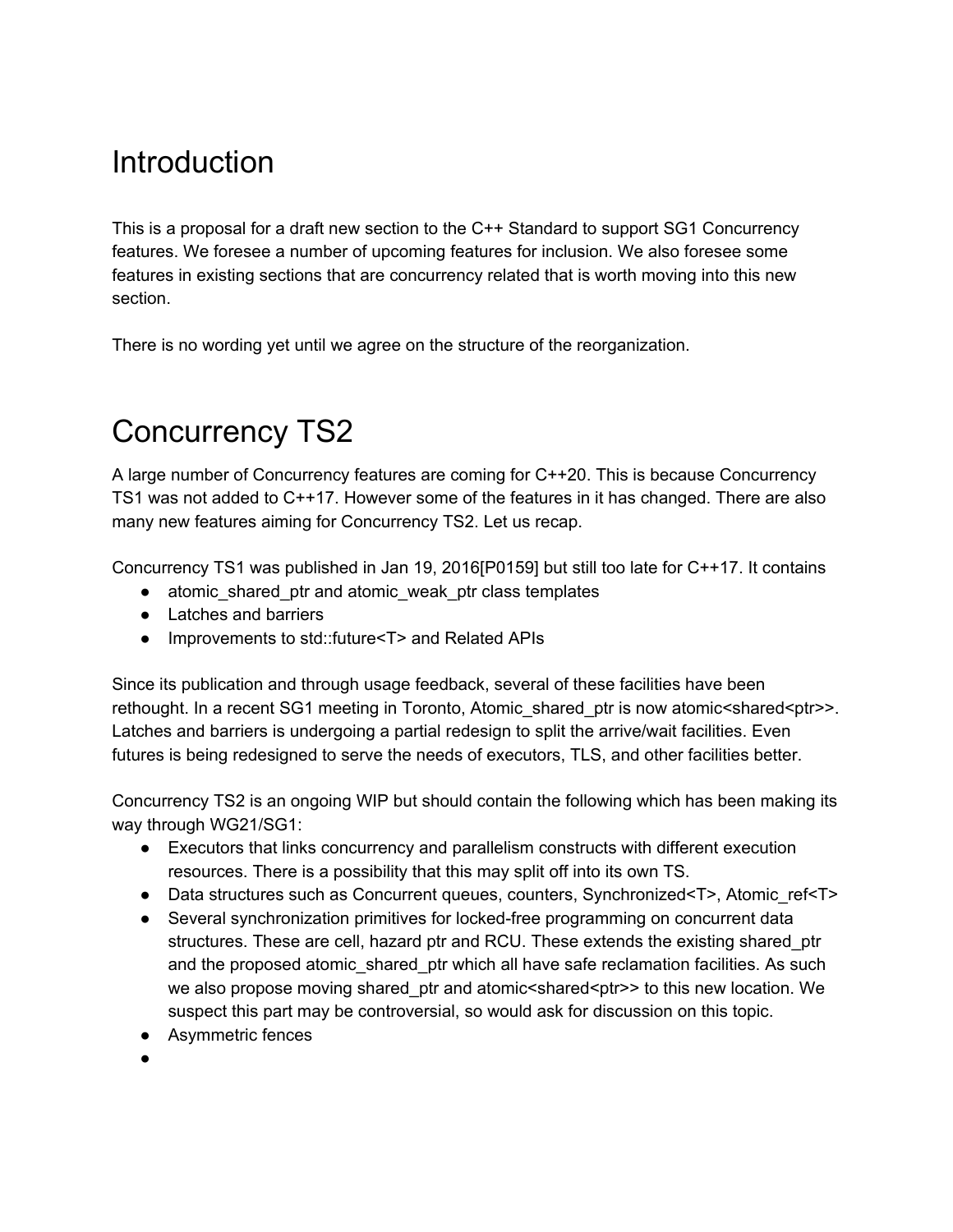Given the proliferation of these and other facilities, as Concurrency TS editor, and before we move sections and inject new wordings, we propose the following new chapter to handle these concurrency utilities for Concurrency TS2 and TS1.

At this point, there is no plan to change or update Concurrency TS1. However, not all may agree with that. We would also invite a discussion on this in the upcoming meeting.

#### <span id="page-2-0"></span>Organization Proposal

We rebase the discussion to the latest Draft N4830. From JAX review there was consensu to continue in this direction, but also

- Keep clause 32 thread support where it is
- Keep shared\_ptr where it currently is, but move atomic<shared<ptr>>from Clause 20.
- Add Fiber\_context to Clause 17 coroutines

## <span id="page-2-1"></span>Current and Proposed future Structure

| <b>Current Draft N4830</b>                                                                                                                                                                                                                                                                                                                                                                                                                                                                                                                            | <b>Future C++ Standard</b><br>(Bold are new sections) |
|-------------------------------------------------------------------------------------------------------------------------------------------------------------------------------------------------------------------------------------------------------------------------------------------------------------------------------------------------------------------------------------------------------------------------------------------------------------------------------------------------------------------------------------------------------|-------------------------------------------------------|
| • 32 Thread Support<br>32.1 General<br>$\Omega$<br>32.2 Requirements<br>$\circ$<br>32.3 Stop tokens<br>$\circ$<br>$\circ$ 32.4 Threads<br>$\circ$ 32.5 Mutual exclusion<br>$\circ$ 32.6 Condition variables<br>32.7 Semaphore<br>$\circ$<br>32.7.1 Header<br><semaphore><br/>synopsis<br/>Class template<br/>counting<br/>semaphore<br/>32.8 Coordination Types<br/><math>\circ</math><br/>32.8.1 Latches<br/>32.8.1 Header<br/><math>\mathbf{r}</math><br/><latch> synopsis<br/>32.8.3 Class latch<br/><math>\blacksquare</math></latch></semaphore> |                                                       |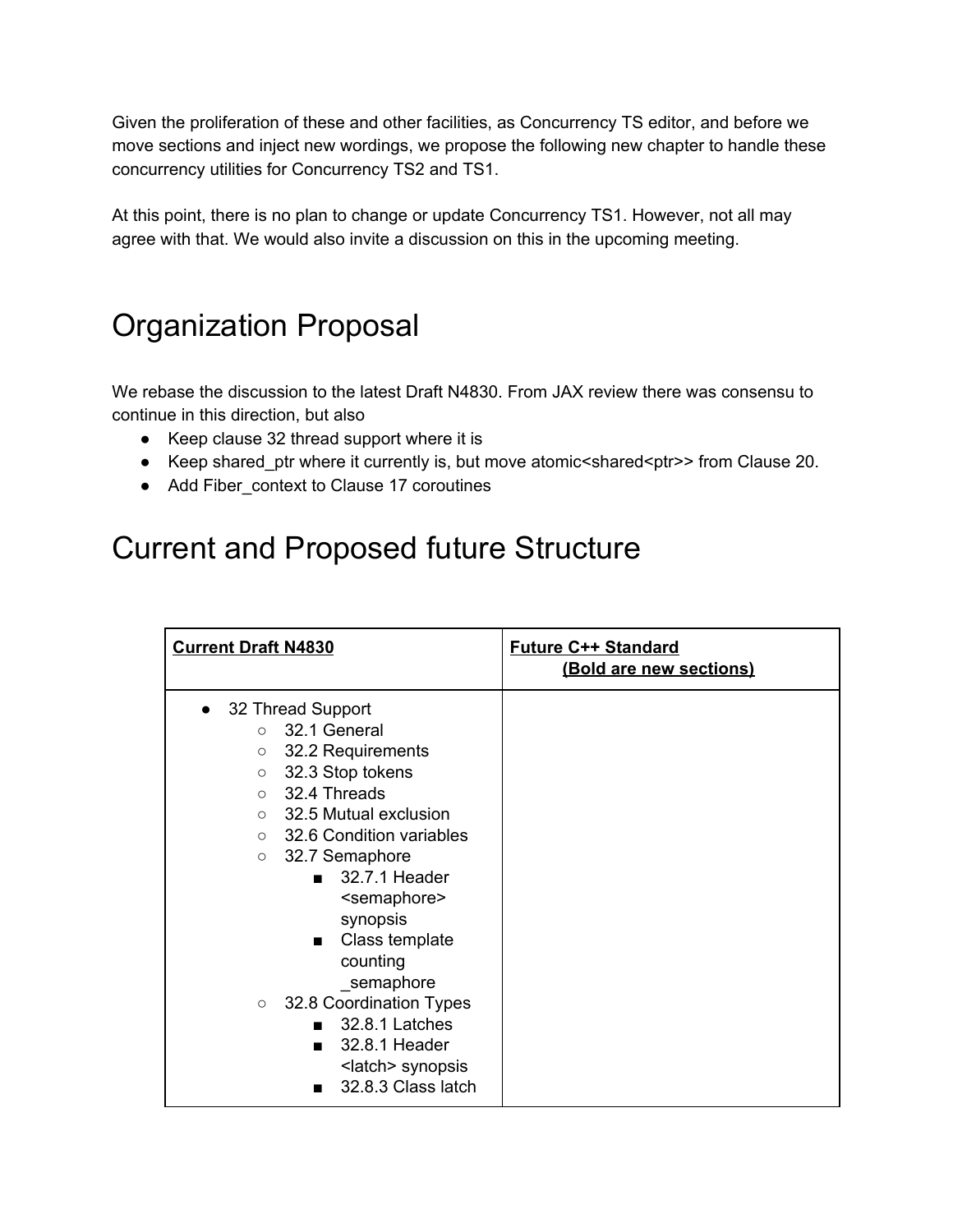| 32.8.4 Barriers<br>32.9 Futures<br>$\circ$                                                                                                                                                                                                                                                                                                                                                                                                                                                                                                                                                                                                                                                                                                                                                                                                                                                                                                                                                                       |                                                                                                                                                                                                                                   |
|------------------------------------------------------------------------------------------------------------------------------------------------------------------------------------------------------------------------------------------------------------------------------------------------------------------------------------------------------------------------------------------------------------------------------------------------------------------------------------------------------------------------------------------------------------------------------------------------------------------------------------------------------------------------------------------------------------------------------------------------------------------------------------------------------------------------------------------------------------------------------------------------------------------------------------------------------------------------------------------------------------------|-----------------------------------------------------------------------------------------------------------------------------------------------------------------------------------------------------------------------------------|
|                                                                                                                                                                                                                                                                                                                                                                                                                                                                                                                                                                                                                                                                                                                                                                                                                                                                                                                                                                                                                  | 33: Concurrency Utilities Library<br>33.1 General Concepts<br>$\circ$<br>33.1.1 Thread<br><b>Support</b><br>33.1.2 Executor<br><b>Support</b>                                                                                     |
|                                                                                                                                                                                                                                                                                                                                                                                                                                                                                                                                                                                                                                                                                                                                                                                                                                                                                                                                                                                                                  | <b>33.3 Executor Support</b><br>33.3.1 Executors in-depth<br>$\circ$                                                                                                                                                              |
| 31 Atomic operations library<br>31.1 General<br>$\circ$<br>31.2 Header <atomic><br/><math>\circ</math><br/>synopsis<br/>31.3 Type Aliases<br/><math>\circ</math><br/>31.4 Order and<br/><math>\circ</math><br/>consistency<br/>31.5 Lock-free property<br/><math display="inline">\circ</math><br/>31.6 Waiting and notifying<br/><math>\circ</math><br/>31.7 Class template<br/><math display="inline">\circ</math><br/>atomic_ref<br/>31.7.1 Operations<br/><math>\mathbf{r}</math><br/>31.7.2<br/>Specializations for<br/>integral types<br/>31.7.3<br/>Specializations for<br/>floating-point types<br/>31.7.4 Partial<br/>specialization for<br/>pointers<br/>31.75 Member<br/>operators common<br/>to integers and<br/>pointers to objects<br/>31.8 Class template atomic<br/><math display="inline">\circ</math><br/>31.9 Non-member<br/><math>\circ</math><br/>functions<br/>31.10 Flag type and<br/><math display="inline">\circ</math><br/>operations<br/>31.11 fences<br/><math>\circ</math></atomic> | 33.4 Data structures<br>33.5.1 Concurrent queue<br>$\circ$<br>33.5.2 Concurrent<br>$\circ$<br>counters<br>33.5.3 Synchronized <t><br/><math>\circ</math><br/>33.5.4 Atomic ref<t><br/><math display="inline">\circ</math></t></t> |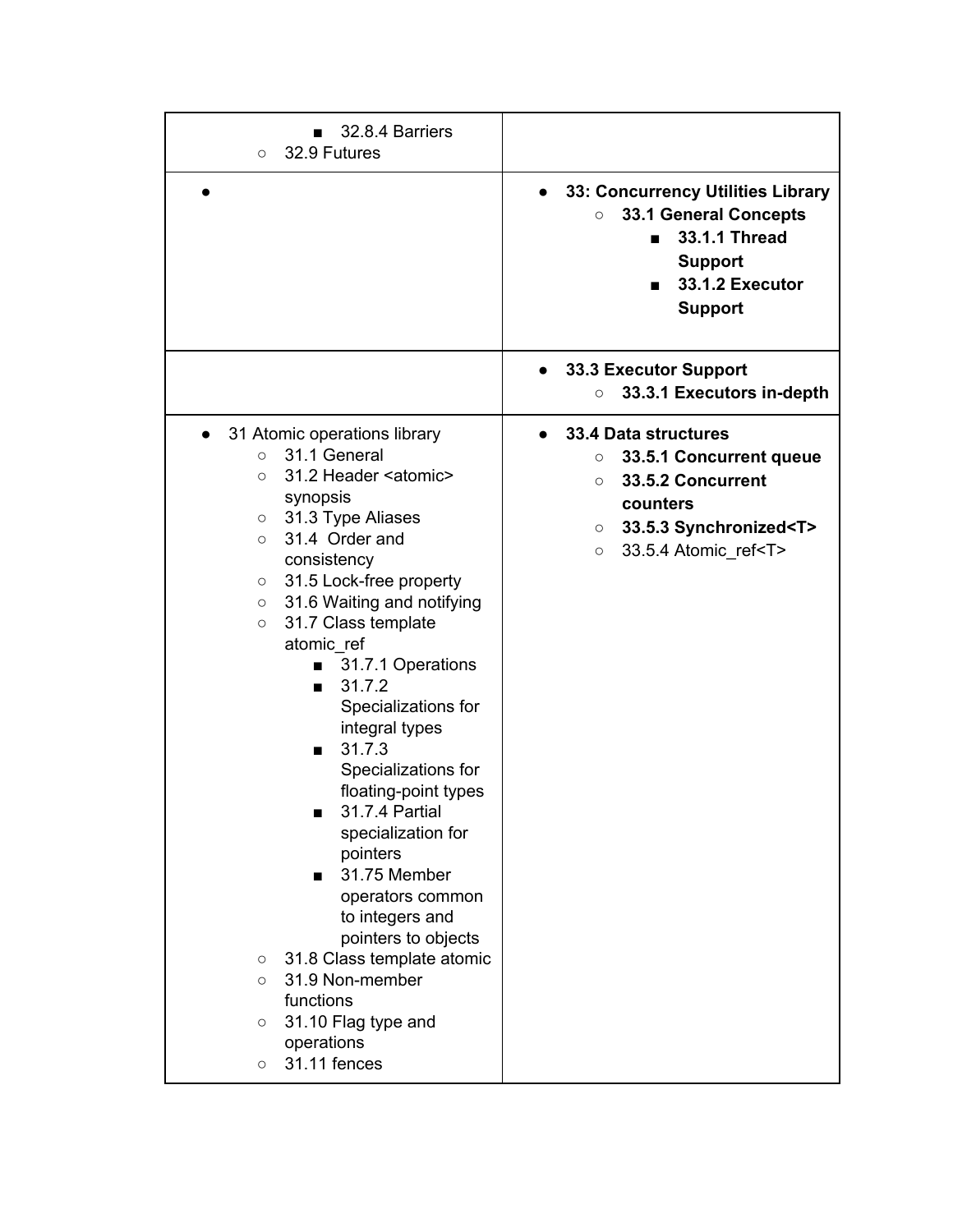| • 20.11 Smart Pointers<br>20.11.8 Atomic<br>$\Omega$<br>specializations for smart<br>pointers<br>20.11.8.1 Atomic<br>$\blacksquare$<br>specialization for<br>shared_ptr<br>20.11.8.2 Atomic<br>specialization for<br>weak ptr                                                                                   | 33.5 Safe Reclamation<br>33.6.1 Atomic<br>$\circ$<br>specializations for smart<br>pointers<br>$\blacksquare$ 33.6.1.1 Atomic<br>specialization for<br>shared ptr<br>33.6.1.2 Atomic<br>specialization for<br>weak ptr<br>33.6.2 Latest (previously<br>$\circ$<br>Snapshot/Cell)<br>33.6.3 RCU<br>$\bigcirc$<br>33.6.4 Hazard Pointers<br>$\circ$ |
|-----------------------------------------------------------------------------------------------------------------------------------------------------------------------------------------------------------------------------------------------------------------------------------------------------------------|--------------------------------------------------------------------------------------------------------------------------------------------------------------------------------------------------------------------------------------------------------------------------------------------------------------------------------------------------|
| 17.12 Coroutines<br>17.12.1 Header<br>$\circ$<br><coroutines><br/>17.12.2 Coroutine traits<br/><math>\circ</math><br/>17.12.3 Class template<br/><math>\circ</math><br/>coroutine_handle<br/>17.12.4 No-op coroutines<br/><math>\circ</math><br/>17.12.5 Trivial awaitables<br/><math>\circ</math></coroutines> | <b>17.14 Cooperative User-Mode</b><br><b>Threads</b><br>17.14.1 Header<br>$\bigcirc$<br><fiber_context> synopsis<br/><math>\circ</math></fiber_context>                                                                                                                                                                                          |

The reason I am interested in moving atomic<shared<ptr>>into the section on concurrency in some order with Safe Reclamation is that they are actually shared concurrency structures. Shared\_ptr exists where it does (Clause 23.11 Smart Pointer) because at the time, it was delivered with the Boost Smart pointer as a package. At the JAX meeting, there was consensus to not include it here. In this paper [P0233], the authors illustrate in the table in Section 7 a comparison of the capabilities between the various facilities for Reclamation. Reference Counting is the implementation behind shared\_ptr and Split reference Counting (or Reference Counting with DCAS) is the implementation behind atomic\_shared\_ptr. These have many capabilities similar to Hazard Pointers, Cell and RCU differing only in the performance and lock-free implications.

We would ask SG1 to give guidance on this structure reorganization at the next meeting.